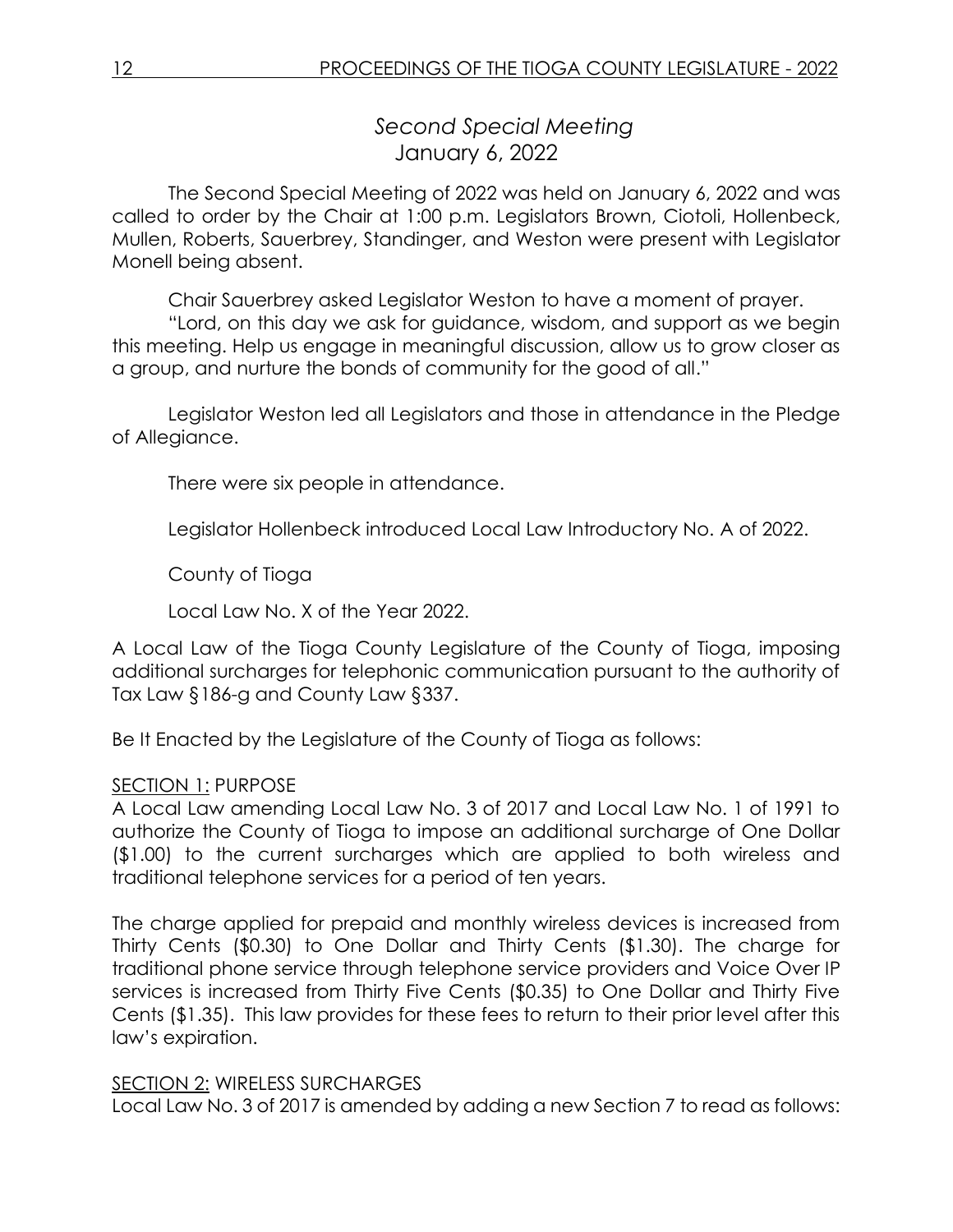SECTION 7: Imposition of additional wireless surcharges

(a) Pursuant to the authority of Tax Law § 186-g, in addition to the wireless communications surcharges imposed by Section 2 of this local law, there are hereby imposed and there shall be paid additional surcharges within the territorial limits of the County of Tioga on (i) wireless communications service provided to a wireless communications customer with a place of primary use within the County of Tioga, at the rate of One Dollar (\$1.00) per month on each wireless communications device in service during any part of the month. The sum of both surcharges shall be One Dollar and Thirty Five Cents (\$1.35) with the addition of the surcharge referenced herein; and (ii) retail sales of prepaid wireless communication service sold within the County of Tioga, at the rate of one dollar (\$1.00) per retail sale, whether or not any tangible personal property is sold therewith. The sum of both surcharges shall be One Dollar and Thirty Five Cents (\$1.35) with the addition of the surcharged referenced herein.

(b) Such additional surcharges shall be identical to the surcharges imposed by such Section 2 and shall be administered and collected in the same manner as such surcharges. All of the provisions of this local law relating or applicable to the administration and collection of the surcharges imposed by such Section 2 shall apply to the additional surcharges imposed by this section with the same force and effect as if those provisions had been incorporated in full into this section and had expressly referred to the additional surcharges imposed by this section.

(c) Tioga County will provide a minimum of forty-five (45) days written notice to the wireless communication service suppliers to allow ample time to add such surcharge to the billings of its customers.

(d) The wireless communication surcharge imposed must be reflected and made payable on bills rendered to the wireless communications customer for wireless communications service.

(e) Wireless communications service suppliers shall begin to add such surcharge to the billing of its customers and prepaid communications sellers shall begin to collect such surcharge from its customers commencing April 1, 2022.

(f) Each wireless communications service supplier and prepaid wireless communications seller is entitled to retain, as an administrative fee, an amount equal to three percent (3%) of its collections of the surcharges imposed by this local law, provided that the supplier or seller files any required return and remits the surcharges due to the New York State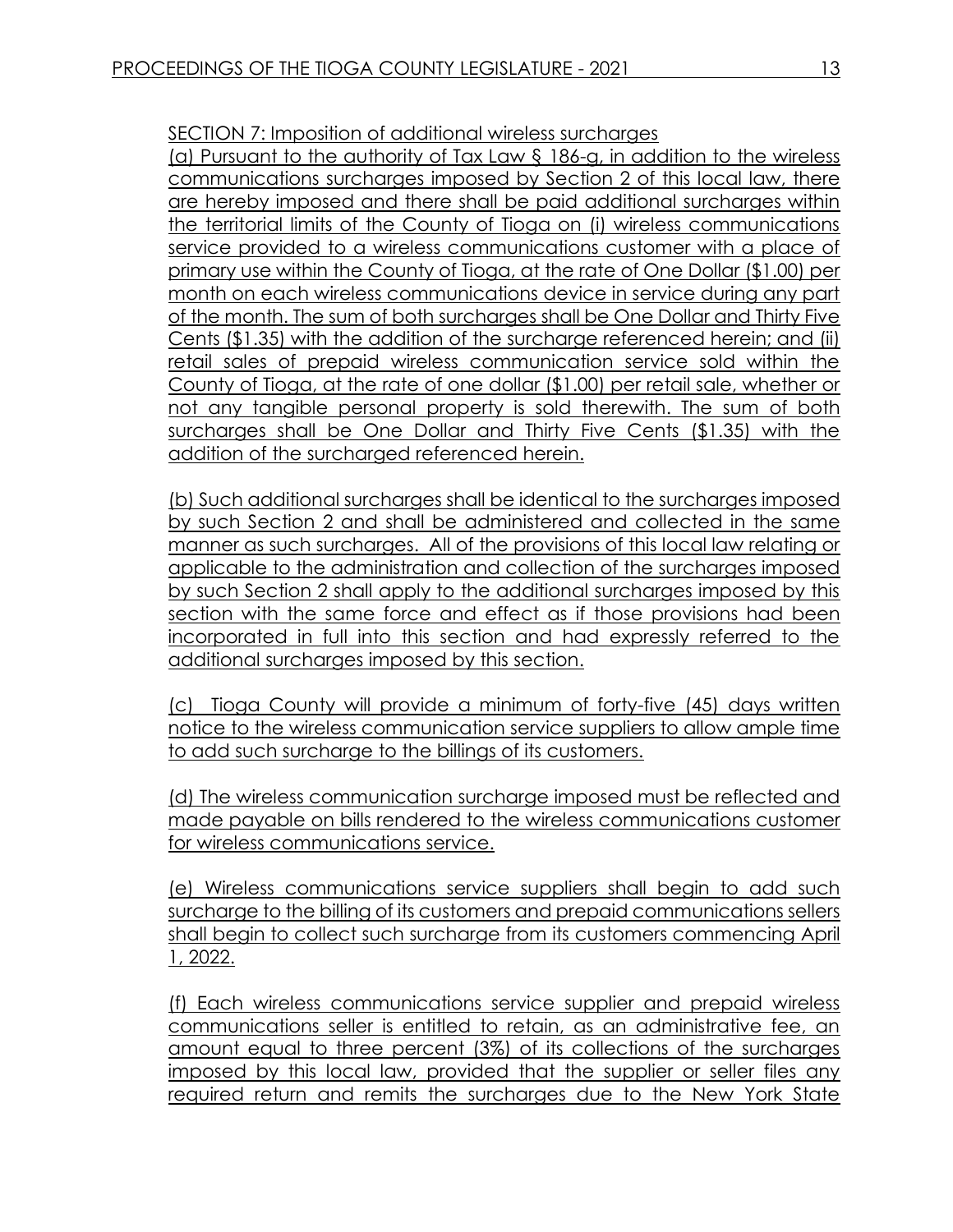Commissioner of Taxation and Finance on or before the due date for that return and that payment.

SECTION 3: LOCAL SURCHARGE FOR ENHANCED EMERGENCY TELEPHONE SYSTEM Local Law No. 1 of 1991 is amended by adding a new Section 11 to read as follows:

SECTION 11: Imposition of additional surcharges for an Enhanced Emergency Phone System

(a) Pursuant to the authority of County Law § 337, in addition to the surcharges imposed by Section 2 of this local law, there are hereby imposed and there shall be paid an additional surcharge of One Dollar (\$1.00) per access line per month on the customers of every service supplier within Tioga County to pay for the costs associated with obtaining, operating and maintaining the telecommunication equipment and telephone services needed to provide an enhanced 911 emergency telephone system (E911) to serve Tioga. The sum of both surcharges shall be One Dollar and Thirty Cents (\$1.30) with the addition of the surcharges referenced herein.

(b) This additional surcharge shall be identical to the surcharge imposed by such Section 2 and shall be administered and collected in the same manner as such surcharges. All of the provisions of this local law relating or applicable to the administration and collection of the surcharges imposed by such Section 2 shall apply to the additional surcharges imposed by this section with the same force and effect as if those provisions had been incorporated in full into this section and had expressly referred to the additional surcharges imposed by this section.

(c) Tioga County will provide a minimum of forty-five (45) days written notice to the service suppliers to allow ample time to add such surcharge to the billings of its customers.

(d) The E911 surcharge imposed must be reflected and made payable on bills rendered to the customer.

(e) Service suppliers shall begin to add such surcharge to the billing of its customers and shall begin to collect such surcharge commencing April 1, 2022.

(f) The Definition of Service Supplier provided in Section 1 (a) is hereby amended to reference the definition provided by New York County Law § 301 and will read as follows (a) "Service supplier" means (i) a telephone corporation which provides local exchange access service within a 911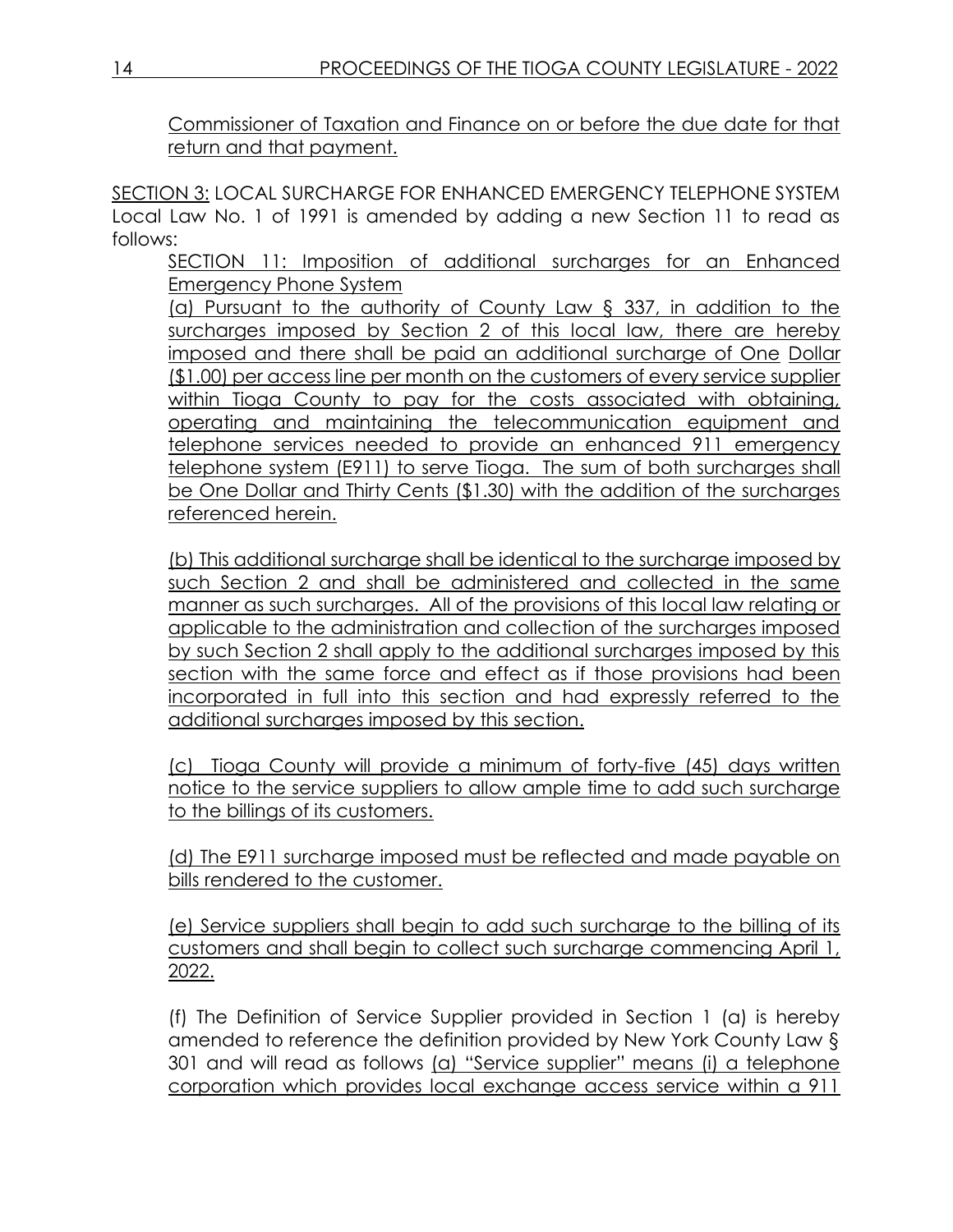service area, or (ii) a provider of "voice over internet protocol service" or "VOIP service" that provides such service within a 911 service area.

## SECTION 4: EFFECTIVE DATE

This Local Law shall take effect April 1, 2022 and shall expire and be deemed repealed April 1, 2032.

Legislator Mullen moved for the adoption of the following resolution, seconded by Legislator Standinger.

| REFERRED TO:         | LEGISLATIVE WORKSESSION        |
|----------------------|--------------------------------|
| RESOLUTION NO. 11-22 | <b>SCHEDULE PUBLIC HEARING</b> |

*LOCAL LAW INTRODUCTORY NO. A OF 2022*

RESOLVED: That a Public Hearing shall be held on Tuesday, January 11, 2022 at 12:00 p.m. in the Edward D. Hubbard Auditorium of the Ronald E. Dougherty County Office Building, 56 Main Street, Owego, NY 13827 on Local Law Introductory No. A of 2022 A Local Law of the Tioga County Legislature of the County of Tioga, imposing additional surcharges for telephonic communication pursuant to the authority of Tax Law §186-g and County Law §337. All persons desiring to present written or oral comment may do so at said time.

ROLL CALL VOTE

Yes – Legislators Weston, Brown, Ciotoli, Hollenbeck, Mullen, Roberts, Sauerbrey, and Standinger.

No – None.

Absent – Legislator Monell.

RESOLUTION ADOPTED.

Legislator Hollenbeck introduced Local Law Introductory No. B of 2022.

County of Tioga County

Local Law No. X of the Year 2022

A Local Law Reapportioning the Tioga County Legislature.

Be It Enacted by the Legislature of the County of Tioga as follows:

SECTION 1: Effective: **January 20, 2022** the Tioga County Legislature shall consist of nine members elected from seven Legislative Districts as follows: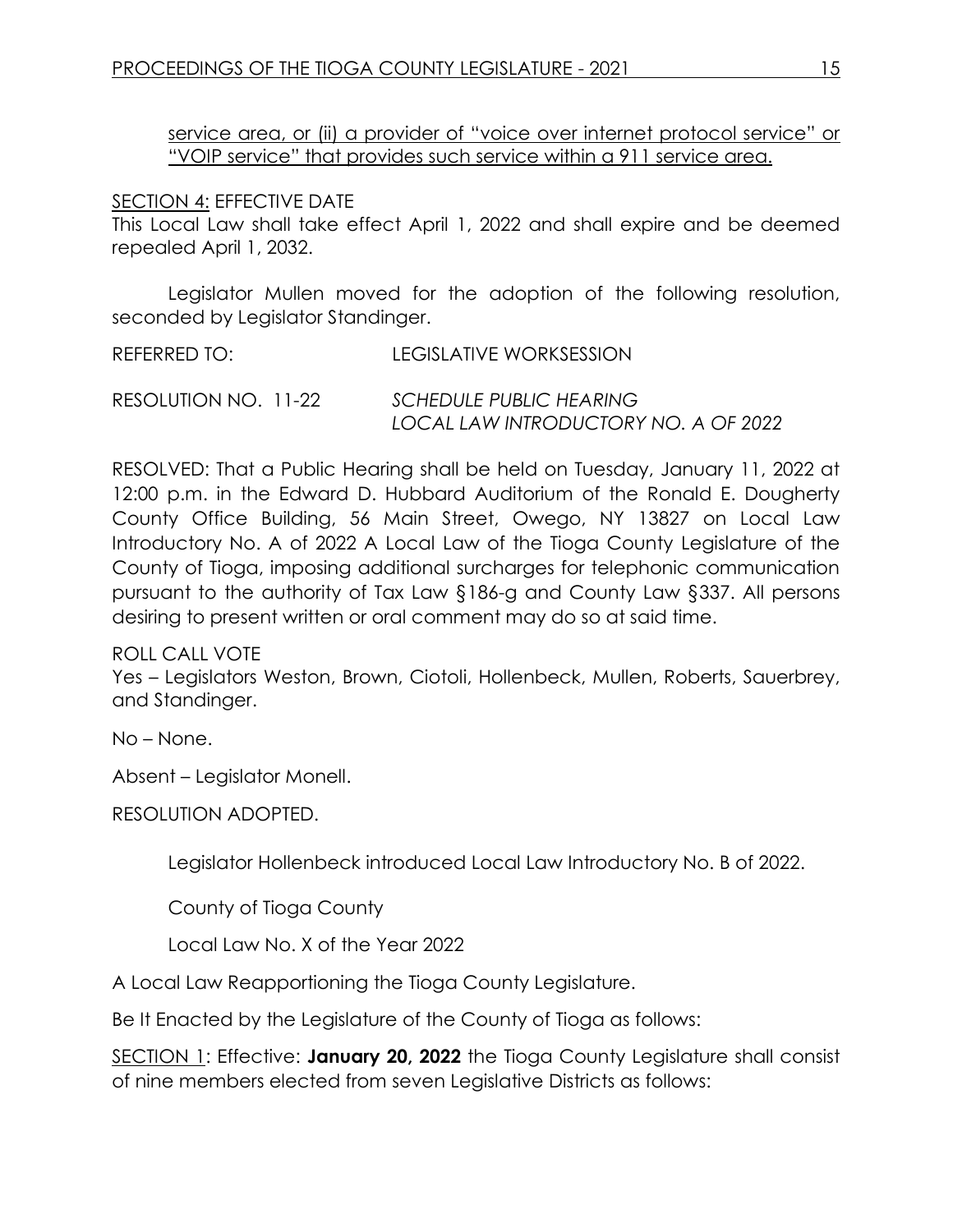**DISTRICT 1**: That portion of the Town of Owego on the north side of the Susquehanna River bounded and described as follows:

Beginning at the northeast corner of the Town of Owego; thence in a southerly direction along the boundary line between the Town of Owego and the County of Broome to a point in the center line of the Susquehanna River; thence in a westerly direction along the center line of the Susquehanna River to a point, said point being the intersection of the center line of the Susquehanna River and the easterly boundary of the Village of Owego; thence in a northerly direction along the easterly boundary of the Village of Owego to a point, said point being the intersection of the easterly boundary line of the Village of Owego and the center line of East Front Street; thence in an easterly direction along the center line of East Front Street to a point, said point being the intersection of the center line of East Front Street and the center line of Davis Hill Road; thence in a northerly direction along the center line of Davis Hill Road and Lisle Road to a point, said point being the intersection of the center line of Lisle Road and the center line of Welch Road; thence in a northerly direction along the center line of Welch Road to a point, said point being the intersection of the center line of Welch Road and the center line of Patton Road; thence in an easterly direction along the center line of Patton Road to a point, said point being the intersection of the center line of Patton Road and Lisle Road; thence in a northerly direction along the center line of Lisle Road to a point, said point being the intersection where the northern boundary line of the parcel with tax map 107.00-2-6 meets the center line of Lisle Road; thence in a westerly direction along the northerly boundaries of the parcel with tax map numbers 107.00-2-6 and 107.00-2-5 to a point, said point being the intersection of the northwestern corner of the parcel with tax map number 107.00-2-5 and the eastern property line of the parcel with tax map number 107.00-2-4.11; thence in a northerly direction along the eastern edge of the parcels with tax map number 107.00-2-4.11 and 96.00-2-27.312 to a point, said point being the intersection of the eastern edge of the parcel with tax map number 96.00-2-27.312 and the center line of a power transmission line right of way; thence in a westerly direction along the center line of the power transmission line to a point, said point being the intersection of the center line of the power transmission line right of way and the center line of East Beecher Hill Road; thence in a northerly and northeasterly direction along the center line of East Beecher Hill Road to a point, said point being the intersection of the center line of East Beecher Hill Road and the center line of Gaskill Road; thence in a northwesterly direction along the center line of Gaskill Road to a point, said point being the intersection of the center line of Gaskill Road and the center line of NYS Route 38; thence in a westerly direction along the center line of NYS Route 38 to a point, said point being the intersection of the center line of NYS Route 38 and the center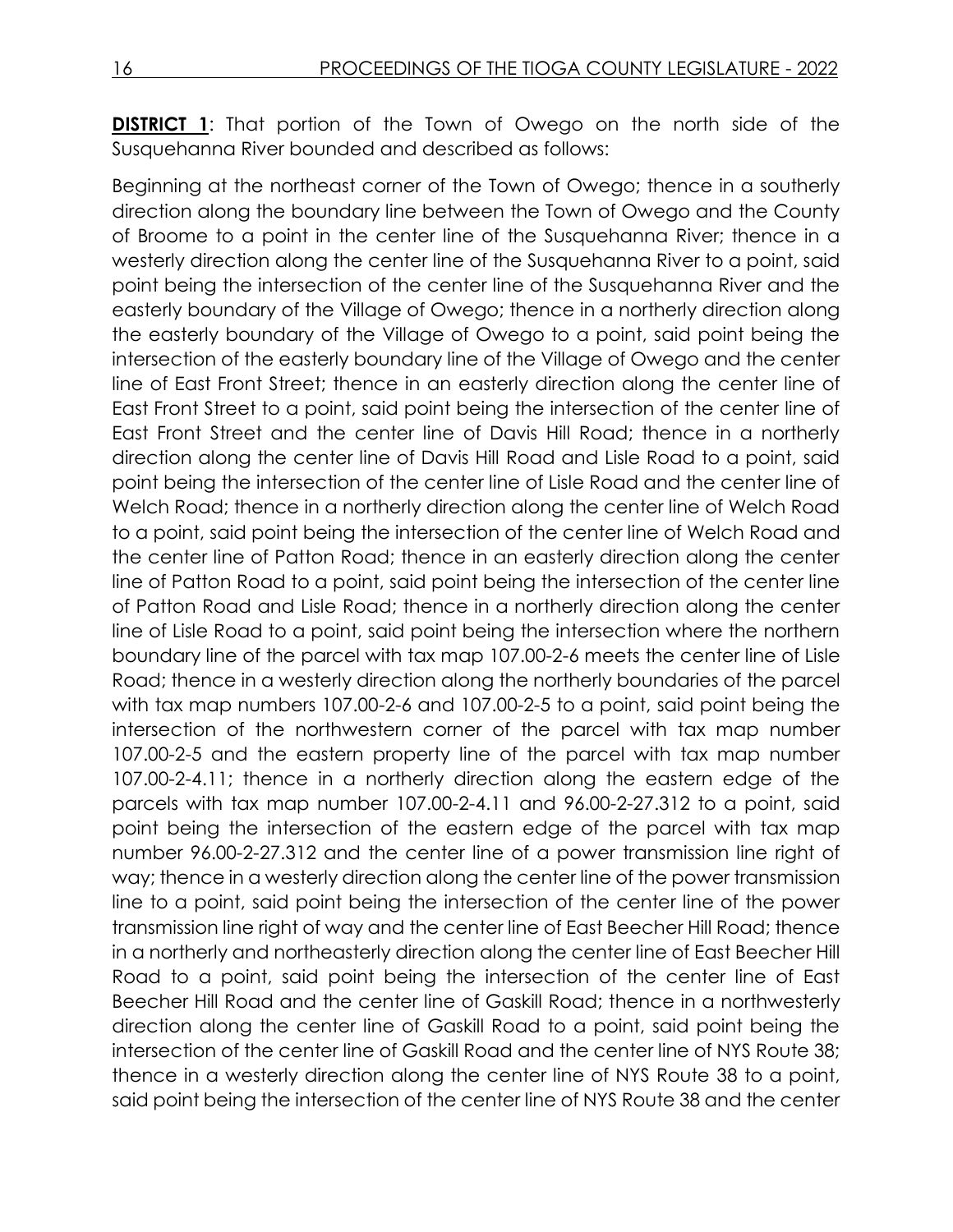line of Sunnyfield Drive; thence in a northerly direction along the center line of Sunnyfield Drive to a point, said point being the intersection of the center line of Sunnyfield Drive and the Owego & Harford railway tracks; thence in an easterly direction along the center line of the Owego & Harford railway tracks to a point, said point being the intersection of the center line of the Owego & Harford railway tracks and the northerly boundary of the Town of Owego; thence in an easterly direction along the northerly boundary of the Town of Owego to the northeast corner of the Town of Owego, the point or place of beginning. POPULATION: 5,100 REPRESENTATIVES: ONE

**DISTRICT 2:** That portion of the Town of Owego on the north side of the Susquehanna River, and the Village of Owego bounded and described as follows:

Beginning at the southwest corner of the Village of Owego; thence in a northerly direction along the westerly boundary of the Village of Owego and the center line of the Owego Creek to a point, said point being the northwest corner of the Town of Owego; thence in an easterly direction along the northerly boundary of the Town of Owego to a point, said point being the intersection of the northerly boundary of the Town of Owego and the center line of the Owego & Harford Railway tracks; thence in a southwesterly direction along the center line of the Owego & Harford Railway tracks to a point, said point being the intersection of the center line of the Owego & Harford Railway tracks and the center line of Sunnyfield Drive, thence in a southward direction to a point, said point being the intersection of the center line of NYS Route 38 and the center line of Sunnyfield Drive; thence in an easterly direction along the center line of NYS Route 38 to a point, said point being the intersection of the center line of NYS Route 38 and the center line of Gaskill Road; thence in a south easterly direction along the center line of Gaskill Road to a point, said point being the intersection of the center line of Gaskill Road and the center line of East Beecher Hill Road; thence in a southwesterly direction along the center line of East Beecher Hill Road to a point, said point being the intersection of the center line of East Beecher Hill Road and the center line of the power transmission line right of way; thence in an easterly direction along the center of the power transmission line right of way to a point, said point being the intersection of the power transmission line right of way and the eastern edge of the parcel with tax map number 96.00-2-27.312; thence in a southerly direction along the eastern edge of the parcels with tax map number 96.00-2-27.312 and 107.00-2-4.11 to a point, said point being the intersection of the northwestern corner of the parcel with tax map number 107.00-2-5 and the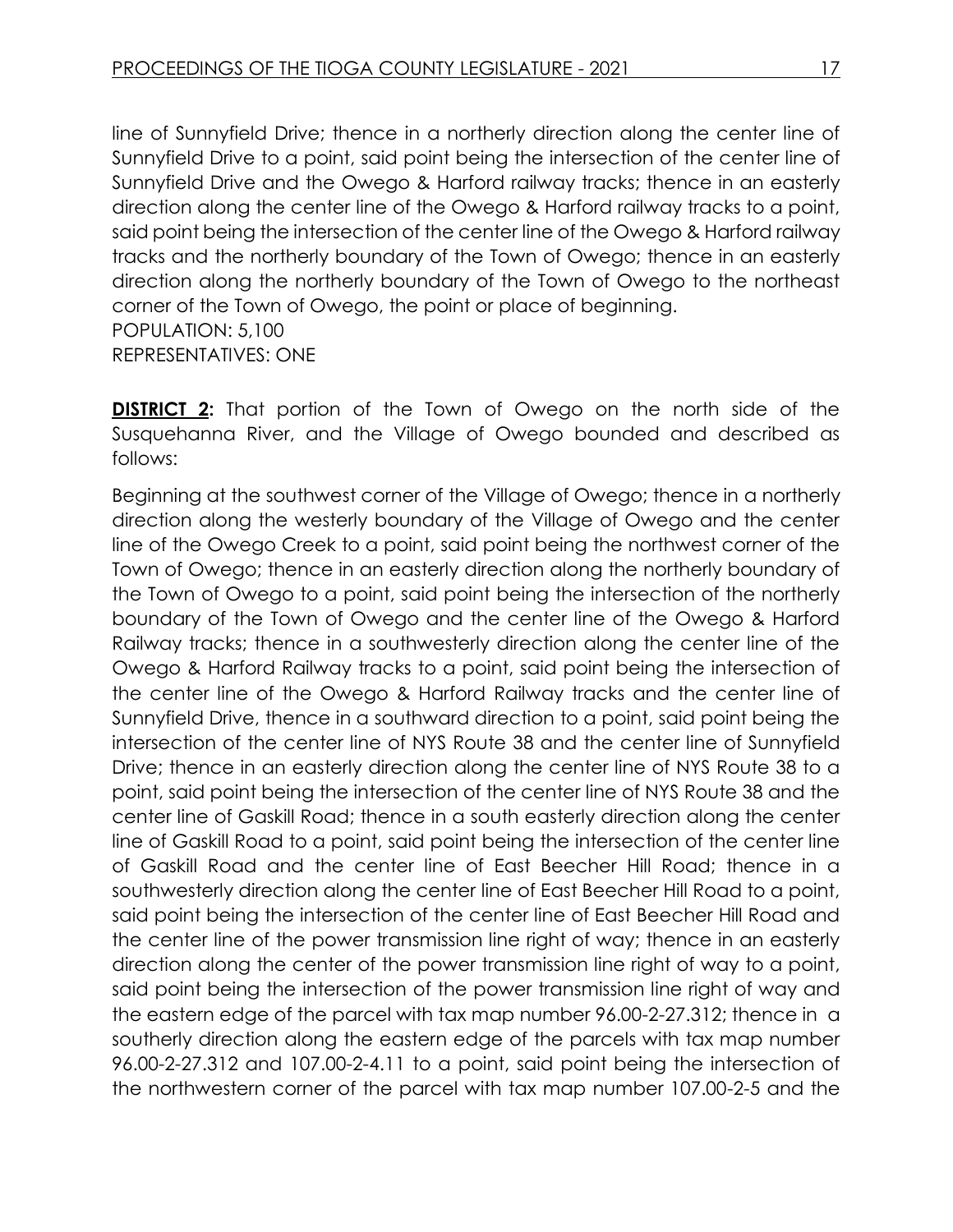eastern property line of the parcel with tax map number 107.00-2-4.11; thence in an easterly direction along the northerly boundaries of the parcel with tax map numbers 107.00-2-6 and 107.00-2-5 to a point, said point being the intersection where the northern boundary line of the parcel with tax map 107.00-2-6 meets the center line of Lisle Road; thence in a southerly direction along the center line of Lisle Road and Davis Hill Road, to a point, said point being the intersection of the center line of Davis Hill Road and the center line of East Front Street (said boundary also being the westerly boundary of Legislative District No. 1); thence in a westerly direction along the center line of East Front Street to a point, said point being the intersection of the center line of East Front Street and the easterly boundary of the Village of Owego; thence in a southerly direction along the easterly boundary of the Village of Owego to a point, said point being the intersection of the center line of the Susquehanna River and the eastern boundary of the Village of Owego; thence in an easterly direction along the center line of the Susquehanna River to a point, said point being the intersection of the center line of the Susquehanna River and the center line of the NYS Route 434 Connector; thence in a southward direction to a point, said point being the intersection of the center line of the NYS Route 434 Connector and NYS Route 434; thence in an easterly direction along the center line of NYS Route 434 to a point, said point being the intersection of the center line of NYS Route 434 and the center line of Degroat Road; thence in a southeasterly direction along the center line of Degroat Road to a point, said point being the intersection of the center line of Degroat Road and NYS Route 434; thence in an easterly direction along the center line of NYS Route 434 to a point, said point being the intersection of the center line of NYS Route 434 and the center line of Holmes Road; thence southward along the center line of Holmes Road to a point, said point being the intersection of the center line of Holmes Road and the Montrose Turnpike; thence in a northerly direction along the center line of Montrose Turnpike to a point, said point being the intersection of the center line of Montrose Turnpike and the southern boundary line of the Village of Owego; thence in a southwesterly direction along the southerly boundary of the Village of Owego to the point or place of beginning. POPULATION: 5,358

REPRESENTATIVES: ONE

**DISTRICT 3:** That portion of the Town of Owego on the south side of the Susquehanna River bounded and described as follows:

Beginning at a point on the easterly boundary of the Town of Owego, said point being the intersection of the easterly boundary of the Town of Owego and the center line of the Susquehanna River; thence in a southerly direction along the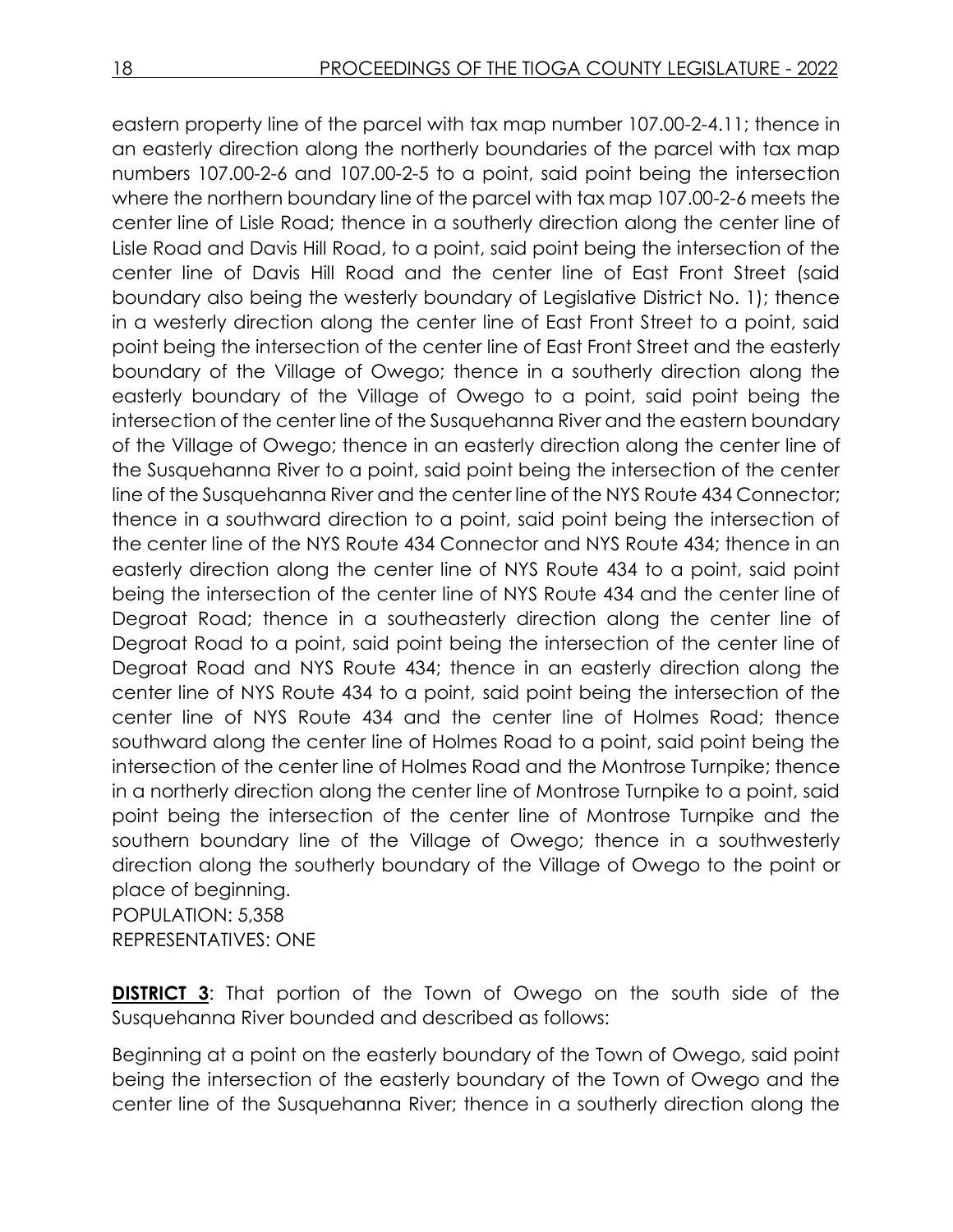easterly boundary of the Town of Owego and the westerly boundary of Broome County to a point, said point being the southeast corner of the Town of Owego; thence in a westerly direction along the southerly boundary of the Town of Owego and the Pennsylvania Border to a point, said point being the intersection of the southerly boundary of the Town of Owego and the center line of Fox Road; thence in a northerly direction along the center line of Fox Road to a point, said point being the intersection of the center line of Fox Road and the center line of Pennsylvania Avenue; thence in a northerly direction along the center line of Pennsylvania Avenue to a point, said point being the intersection of the center line of Pennsylvania Avenue and the center line of the Deerlick Creek; thence in a westerly direction along the center line of the Deerlick Creek to a point, said point being the intersection of the center line of Deerlick Creek and the outlet of a drainage swale with the coordinates 42.0523304 latitude and -76.1726567 longitude; thence in a northerly direction along said drainage swale to a point, said point being the intersection of 42.0543981 latitude and -76.1728660 longitude; thence in a northerly direction to a point, said point being 42.0546900 latitude and -76.1727897 longitude at the intersection of center line of Beach Road; thence in an easterly direction along the center line of Beach Road to a point, said point being the intersection of the center line of Beach Road and the center line of Clover Road; thence in a north and easterly direction along the center line of Clover Road to a point, said point being the intersection of the center line of Clover Road and Pennsylvania Avenue; thence in a northerly direction along the center line of Pennsylvania Avenue to a point, said point being the intersection of the center line of Pennsylvania Avenue and the center line of New Street; thence in a northerly direction along the center line of New Street to a point, said point being the intersection of the center line of New Street and the center line of West Main Street; thence in a westerly and northerly direction along the center line of West Main Street to a point, said point being the intersection of the center line of West Main Street and the center line of Watkins Avenue; thence in a westerly direction along said center line of Watkins Avenue to a point, said point being the intersection of the center line of Watkins Avenue and the center line of Holmes Avenue; thence northerly along said center line of Holmes Avenue to a point, said point being the intersection of the center line of Holmes Avenue and the center line of Hilton Road; thence easterly along the center line of Hilton Road to a point, said point being the intersection of the center line of Hilton Road and the center line of NYS Route 434; thence in a northerly direction to a point, said point being the intersection of the center line of NYS Route 434 and the center line of Marshland Road Extension; thence in a northerly direction along the center line of Marshland Road Extension to a point, said point being the intersection of the center line of Marshland Road Extension and the center line of the westbound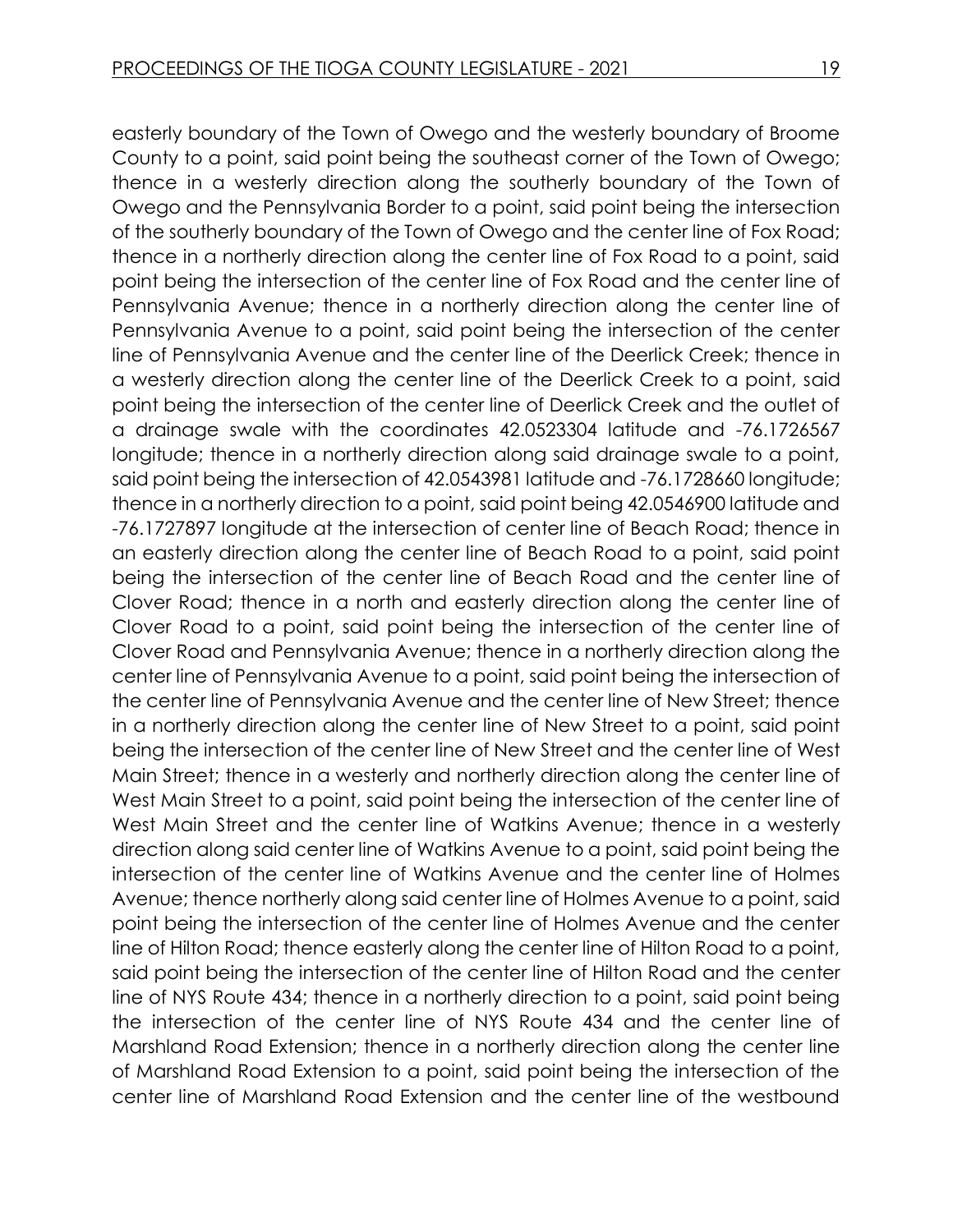lane of NYS Route 17 (Southern Tier Expressway); thence in a southeasterly direction along the center line of the westbound lane of NYS Route 17 (Southern Tier Expressway) to a point, said point being the intersection of the center line of the westbound lane of NYS Route 17 (Southern Tier Expressway) and the center line of the Apalachin Creek; thence in an easterly direction along the center line of the Apalachin Creek to a point, said point being the intersection of the center line of the Apalachin Creek as extended and the center line of the Susquehanna River; thence in an easterly direction along the center line of the Susquehanna River to the point or place of beginning. POPULATION: 5,060

REPRESENTATIVES: ONE

**DISTRICT 4:** That portion of the Town of Owego on the south side of the Susquehanna River, that portion of the Town of Barton along its eastern border and the Towns of Barton and Tioga, bounded and described as follows:

(A) That portion of the Town of Owego on the south side of the Susquehanna River bounded and described as follows:

Beginning at a point, said point being the intersection of the southerly boundary of the Town of Owego (on the Pennsylvania Border) and the center line of Fox Road; thence in a northerly direction along the center line of Fox Road to a point, said point being the intersection of the center line of Fox Road and the center line of Pennsylvania Avenue; thence in a northerly direction along the center line of Pennsylvania Avenue to a point, said point being the intersection of the center line of Pennsylvania Avenue and the center line of Deerlick Creek; thence in a westerly direction along the center line of Deerlick Creek to a point, said point being the intersection of the center line of Deerlick Creek and the outlet of a drainage swale with the coordinates 42.0523304 degrees latitude and -76.1726567 degrees longitude; thence in a northerly direction along said drainage swale to a point, said point being the intersection of 42.0543981 degrees latitude and -76.1728660 degrees longitude; thence in a northerly direction to a point, said point being 42.0546900 degrees latitude and -76.1727897 degrees longitude at the intersection of center line of Beach Road; thence in an easterly direction along the center line of Beach Road to a point, said point being the intersection of the center line of Beach Road and the center line of Clover Road; thence in a north and easterly direction along the center line of Clover Road to a point, said point being the intersection of the center line of Clover Road and Pennsylvania Avenue; thence in a northerly direction along the center line of Pennsylvania Avenue to a point, said point being the intersection of the center line of Pennsylvania Avenue and the center line of New Street; thence in a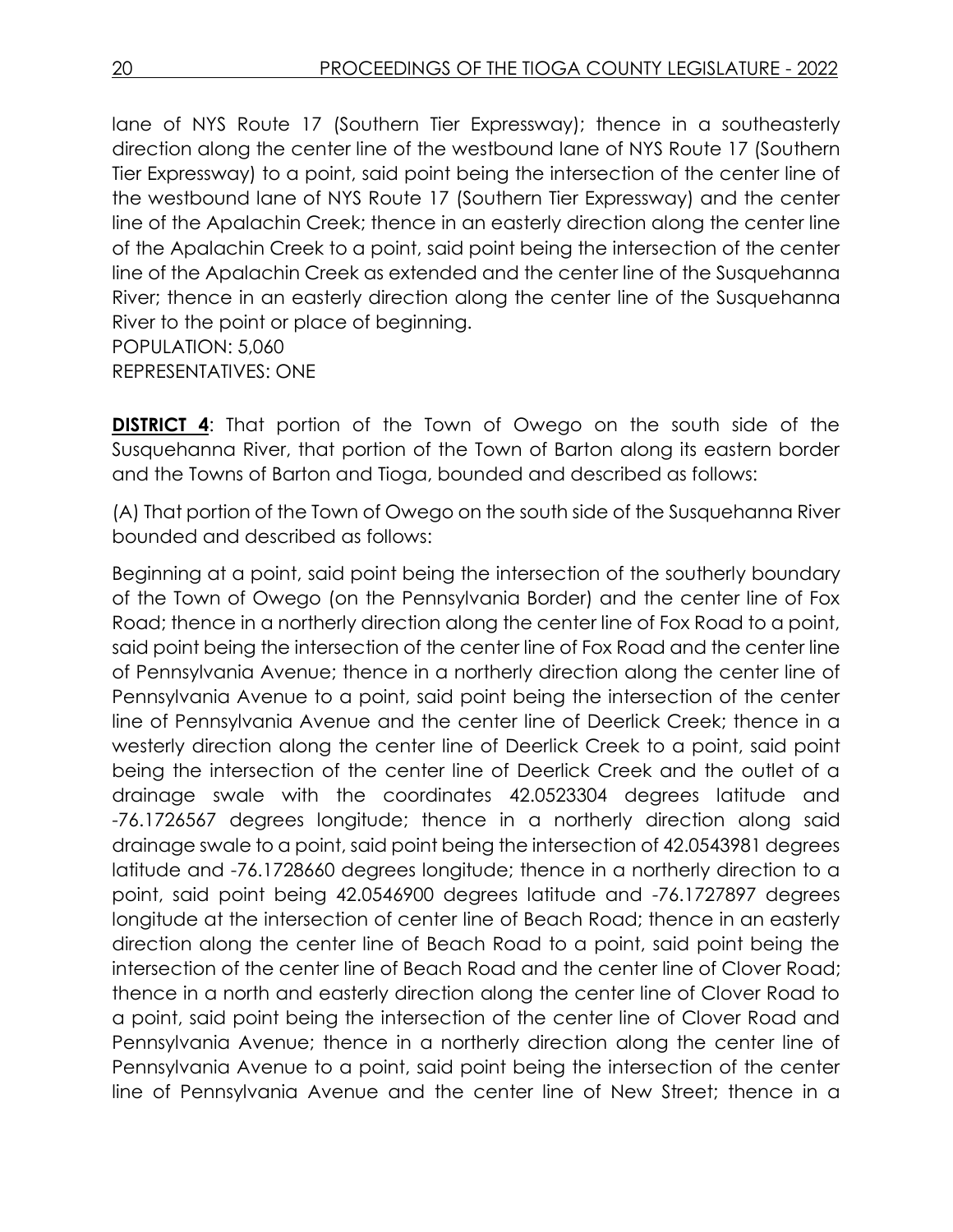northerly direction along the center line of New Street to a point, said point being the intersection of the center line of New Street and the center line of West Main Street; thence in a westerly and northerly direction along the center line of West Main Street to a point, said point being the intersection of the center line of West Main Street and the center line of Watkins Avenue; thence in a westerly direction along the center line of Watkins Avenue to a point, said point being the intersection of the center line of Watkins Avenue and the center line of Holmes Avenue; thence northerly along the center line of Holmes Avenue to a point, said point being the intersection of the center line of Holmes Avenue and the center line of Hilton Road; thence easterly along said center line of Hilton Road to a point, said point being the intersection of the center line of Hilton Road and the center line of NYS Route 434; thence in a northerly direction to a point, said point being the intersection of the center line of NYS Route 434 and the center line of Marshland Road Extension; thence in a northerly direction along the center line of Marshland Road Extension to a point, said point being the intersection of the center line of Marshland Road Extension and the center of the westbound lane of NYS Route 17 (Southern Tier Expressway); thence in a southeasterly direction along the center line of the westbound lane of NYS Route 17 (Southern Tier Expressway) to a point, said point being the intersection of the center line of the westbound lane of NYS Route 17 (Southern Tier Expressway) and the center line of the Apalachin Creek; thence in an easterly direction along the center line of the Apalachin Creek as extended to a point, said point being the intersection of the center line of the Apalachin Creek as extended and the center line of the Susquehanna River; thence in a northerly and westerly direction along the center line of the Susquehanna River to a point, said point being the intersection of the center line of the Susquehanna River and the center line of NYS Route 434 Connector; thence in a southward direction to a point, said point being the intersection of the center line of the NYS Route 434 Connector and NYS Route 434; thence in an easterly direction along the center line of NYS Route 434 to a point, said point being the intersection of the center line of NYS Route 434 and the center line of Degroat Road; thence in a southeasterly direction along the center line of Degroat Road to a point, said point being the intersection of the center line of Degroat Road and NYS Route 434; thence in an easterly direction along the center line of NYS Route 434 to a point, said point being the intersection of the center line of NYS Route 434 and the center line of Holmes Road; thence southward along the center line of Holmes Road to a point, said point being the intersection of the center line of Holmes Road and Montrose Turnpike; thence in a northerly direction along the center line of Montrose Turnpike to a point, said point being the intersection of the center line of Montrose Turnpike and the southern boundary line of the Village of Owego; thence in a southwesterly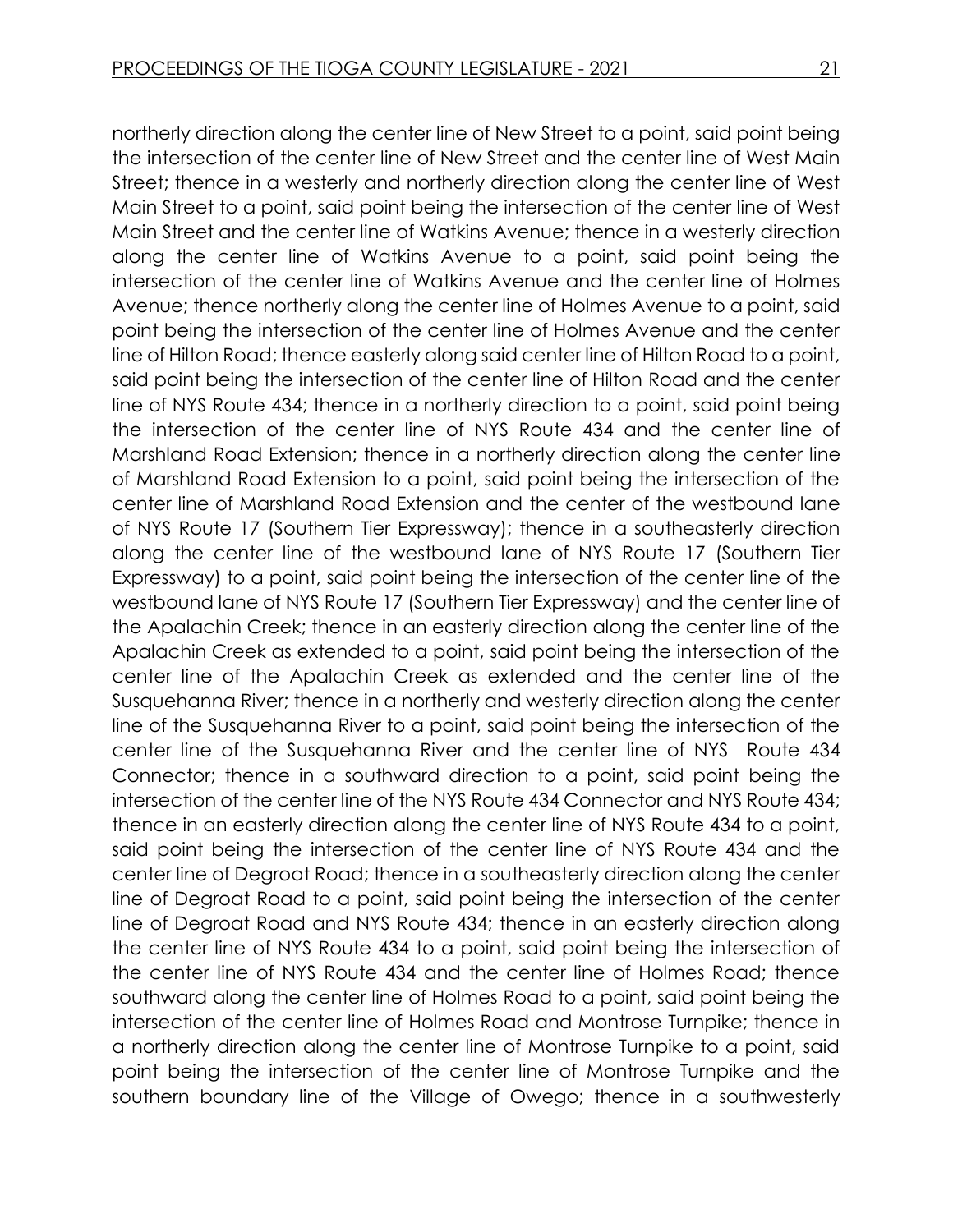direction along the southerly boundary of the Village of Owego to a point, said point being the southwest corner of the Village of Owego; thence in a northerly direction along the westerly boundary of the Village of Owego to a point, said point being the intersection of the westerly boundary of the Village of Owego and the center line of the Susquehanna River; thence in a westerly direction along the center line of the Susquehanna River to a point, said point being the intersection of the center line of the Susquehanna River and the westerly boundary of the Town of Owego; thence in a southerly direction along the westerly boundary of the Town of Owego to a point on the Pennsylvania Border, said point being the southwest corner of the Town of Owego; thence in an easterly direction and along the southerly boundary of the Town of Owego and the Pennsylvania Border to a point, said point being the intersection of the southerly boundary of the Town of Owego (and the Pennsylvania Border) and the center line of Fox Road, the point or place of beginning.

- (B) All of the Town of Nichols.
- (C)All of the Town of Tioga.
- (D) That portion of the Town of Barton bounded and described as follows:

Beginning at a point, said point being the south eastern corner of the Town of Barton and the center line of the Susquehanna River; thence in a westerly and southward direction along the center line of the Susquehanna River to a point, said point being the intersection of the center line of the Susquehanna River and the Southern Tier Expressway; thence in a westerly direction along the center line of the Southern Tier Expressway to a point, said point being the intersection of the center line of the westbound lane of NYS Route 17 (Southern Tier Expressway) and the center line of Ellis Creek; thence in a northerly direction along the center line of Ellis Creek to a point, said point being the intersection of the center line of Ellis Creek and the center line of NYS Route 17c; thence in an easterly direction along the center line of NYS Route 17c to a point, said point being the intersection of the center line of NYS Route 17c and the center line of Ellis Creek Road; thence in a northerly direction along the center line of Ellis Creek Road to a point, said point being the intersection of the center line of Ellis Creek Road and the center line of Ellis Creek; thence in a northerly direction along the center line of Ellis Creek to a point, said point being the intersection of the center line of Ellis Creek at 42.0463350 degrees latitude and -76.4832091 degrees longitude; thence in a westerly direction along a tree line to the a point, said point being the center line or Ellis Creek Road at 42.0464611 degrees latitude and -76.3352553 degrees longitude; thence in a northerly direction along the center line of Ellis Creek Road to a point, said point being the intersection of the center line of Ellis Creek Road and Ellis Creek within the parcel with tax map number 134.00-1-32; thence northerly along the center line of Ellis Creek to a point, said point being the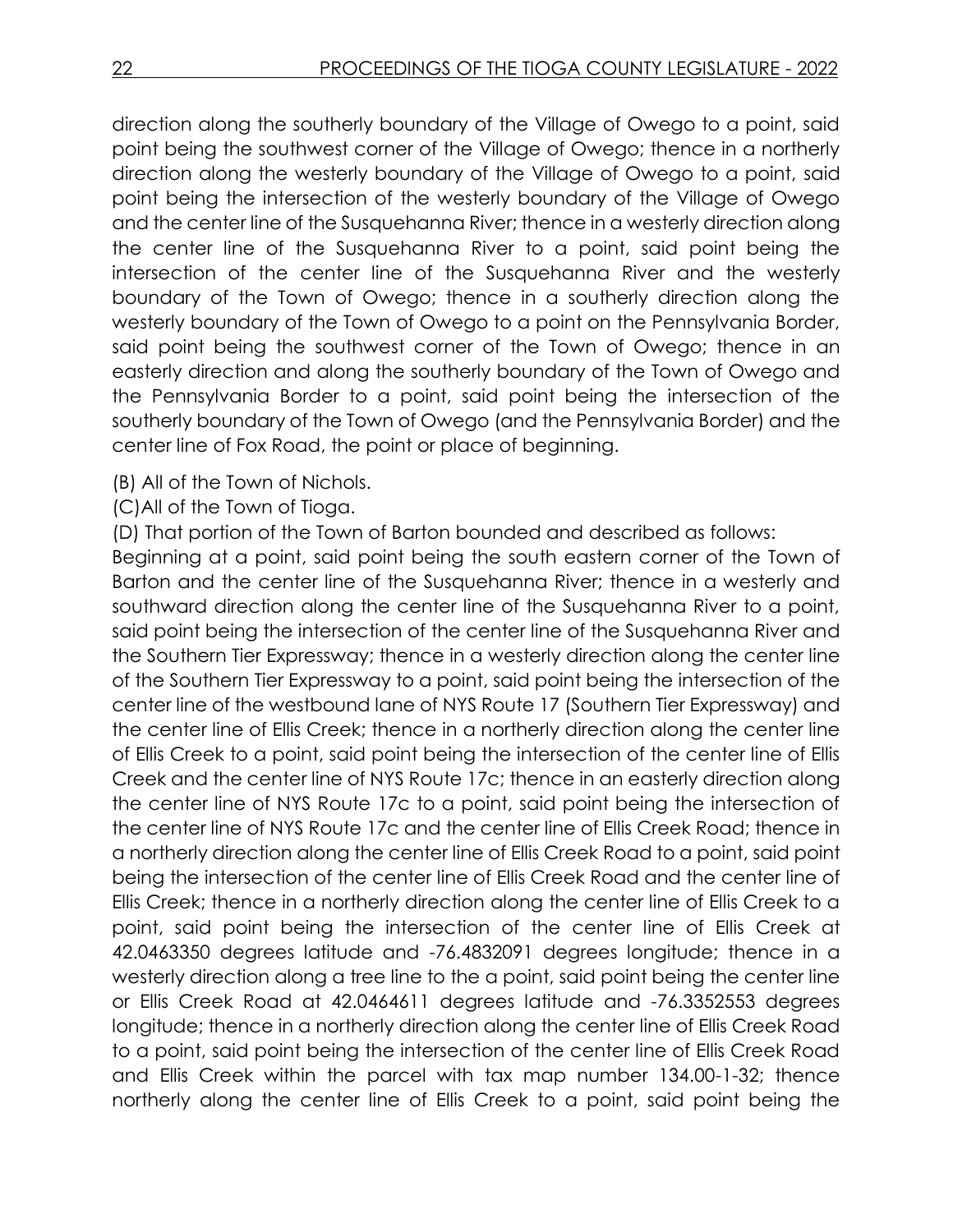intersection of the center line of Ellis Creek and the center line of Ellis Creek Road along the boundary of the parcel with tax map number 134.00-1-8; thence in a northerly direction along the center line of Ellis Creek Road to a point, said point being the center line of Ellis Creek Road and the center line of Ellis Creek within the parcel with tax map number 123.00-4-8.2; thence in a northerly direction along the center line of Ellis Creek to a point, said point being the intersection of the center line of Ellis Creek and the center line of Ellis Creek Road by the northeastern corner of the parcel with tax map number 123.00-4-6.12; thence in a northerly and northeasterly direction along the center line of Ellis Creek Road to a point, said point being the boundary line between the Town of Barton and Town of Tioga; thence in a southerly direction along the border between the Town of Barton and Town of Tioga to the point or place of beginning.

POPULATION: 10,086

REPRESENTATIVES: TWO, no more than one of whom shall reside in the same Town.

**DISTRICT 5:** That portion of the Town of Barton and the Village of Waverly bounded and described as follows:

## (A) The Village of Waverly.

(B) That portion of the Town of Barton, bounded and described as follows:

Beginning at the southwest corner of the Town of Barton; thence in a northerly direction along the westerly boundary of the Town of Barton and the easterly boundary of the County of Chemung to a point, said point being the intersection of the westerly boundary of the Town of Barton and the center line of a power transmission line right of way located within the parcel with tax map number 155.00-1-51.1; thence in an eastward direction to a point, said point being the intersection of the center line of the power transmission line right of way and the center line Cayuta Creek; thence in a southerly direction along the center line of Cayuta Creek to a point, said point being the intersection of the center line of Cayuta Creek and the center line of NYS Route 34; thence in a northerly direction along the center line of NYS Route 34 to a point, said point being the intersection of the center line of NYS Route 34 and a power transmission right of way passing though the parcel with tax map number 156.00-1-30.1; thence in a southerly direction along the center line of the power transmission line right of way to a point, said point being the intersection of the center line of the power transmission line right of way and the center line of Levis Road; thence in a southerly direction to a point, said point being the intersection of the center line of Levis Road and the Center line of NYS Route 17c; thence in a westerly direction along the center line of NYS Route 17c to a point, said point being the intersection of the center line of State NYS Route 17c and the center line of Ellistown Road; thence in a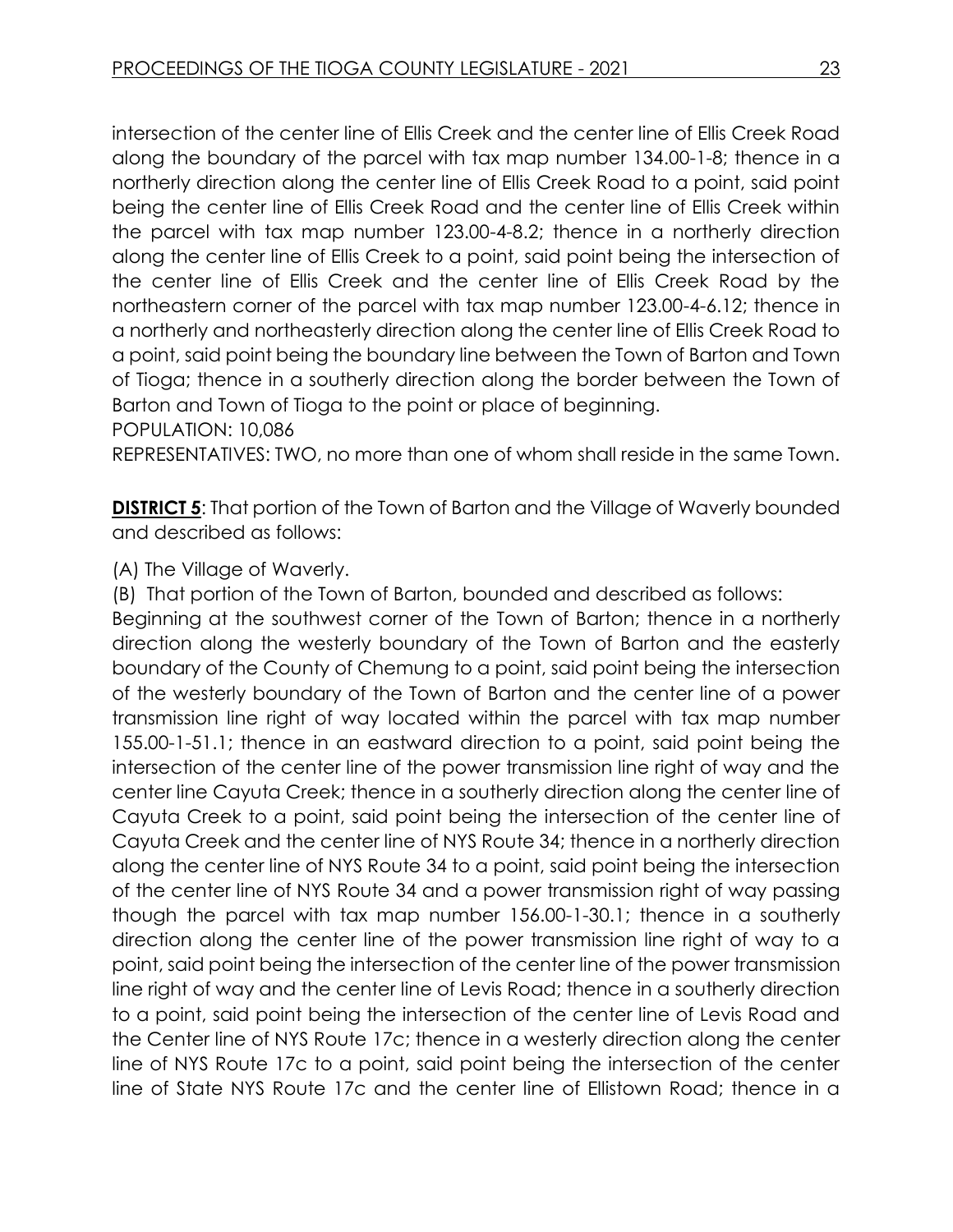southerly direction along the center line of Ellistown Road to a point, said point being the intersection of the center line of Ellistown Road and the center line of the Norfolk Southern Rail line; thence in a westerly direction along the center line of the Norfolk Southern Rail line to a point, said point being the intersection of the center line of the Norfolk Southern Rail line and the center line of Shepard Road; thence in a southerly direction along the center line of Shepard Road to a point, said point being the intersection of the center line of Shepard Road and the center line of the NYS Route 17 (Southern Tier Expressway); thence in an easterly direction along the center line of NYS Route 17 (Southern Tier Expressway) to a point, said point being the intersection of the center line of NYS Route 17 (Southern Tier Expressway) and the westerly boundary of the Susquehanna River; thence in a southerly direction along the westerly boundary of the Susquehanna River to a point on the Pennsylvania Border; thence in a westerly direction along the southerly boundary of the Town of Barton and the Pennsylvania Border to the Southwest corner of the Town of Barton to the point or place of beginning. POPULATION: 5842 REPRESENTATIVES: ONE

**DISTRICT 6:** That portion of the Town of Barton, and the Town of Spencer, bounded and described as follows:

(A) The Town of Spencer. (B) The Town of Barton, excluding that portion which forms a portion of Districts 4 and 5. POPULATION: 5,760 REPRESENTATIVES: ONE

**DISTRICT 7:** That portion of all of the following Towns, bounded and described as follows:

(A) Candor. (B) Newark Valley. (C) Berkshire. (D) Richford. POPULATION: 11,328 REPRESENTATIVES: TWO, no more than one of whom shall reside in the same Town.

SECTION 2: Such Legislators shall be elected for terms as set forth in Local Law 1 of the Year 2021.